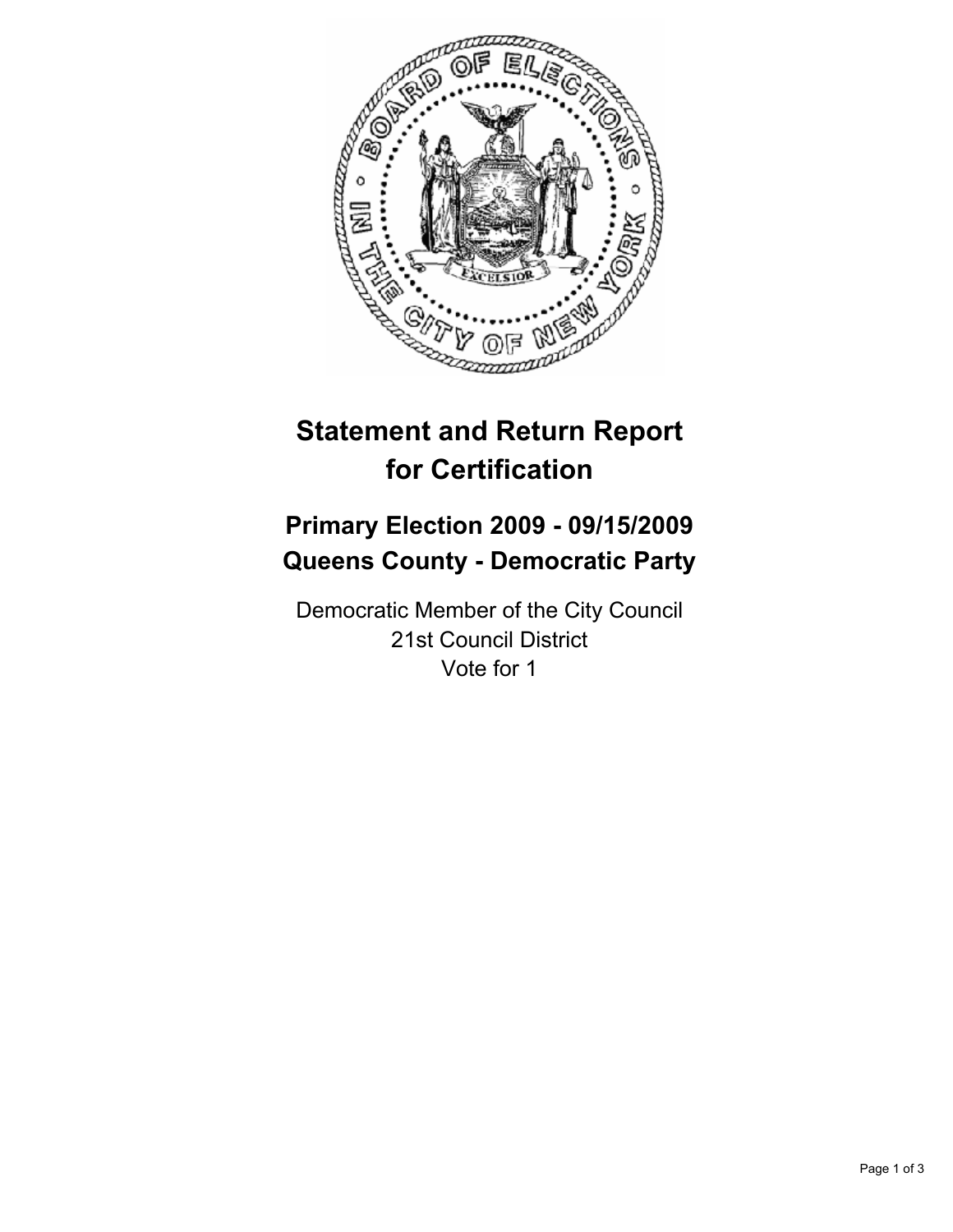

### **Assembly District 27**

| <b>Total Votes</b>      |   |
|-------------------------|---|
| JOSE EDUARDO GIRALDO    | 0 |
| <b>JULISSA FERRERAS</b> |   |
| AFFIDAVIT               | 0 |
| ABSENTEE/MILITARY       |   |
| <b>EMERGENCY</b>        | 0 |

### **Assembly District 34**

| <b>EMERGENCY</b>        | 8   |
|-------------------------|-----|
| ABSENTEE/MILITARY       | 13  |
| AFFIDAVIT               | 3   |
| <b>JULISSA FERRERAS</b> | 391 |
| JOSE EDUARDO GIRALDO    | 247 |
| <b>Total Votes</b>      | 638 |

### **Assembly District 35**

| <b>Total Votes</b>      | 1.665 |
|-------------------------|-------|
| JOSE EDUARDO GIRALDO    | 473   |
| <b>JULISSA FERRERAS</b> | 1.192 |
| AFFIDAVIT               | 20    |
| ABSENTEE/MILITARY       | 80    |
| <b>EMERGENCY</b>        | 0     |

#### **Assembly District 39**

| AFFIDAVIT                                              | 14           |
|--------------------------------------------------------|--------------|
| <b>JULISSA FERRERAS</b><br><b>JOSE EDUARDO GIRALDO</b> | 1,054<br>636 |
| <b>Total Votes</b>                                     | 1,690        |